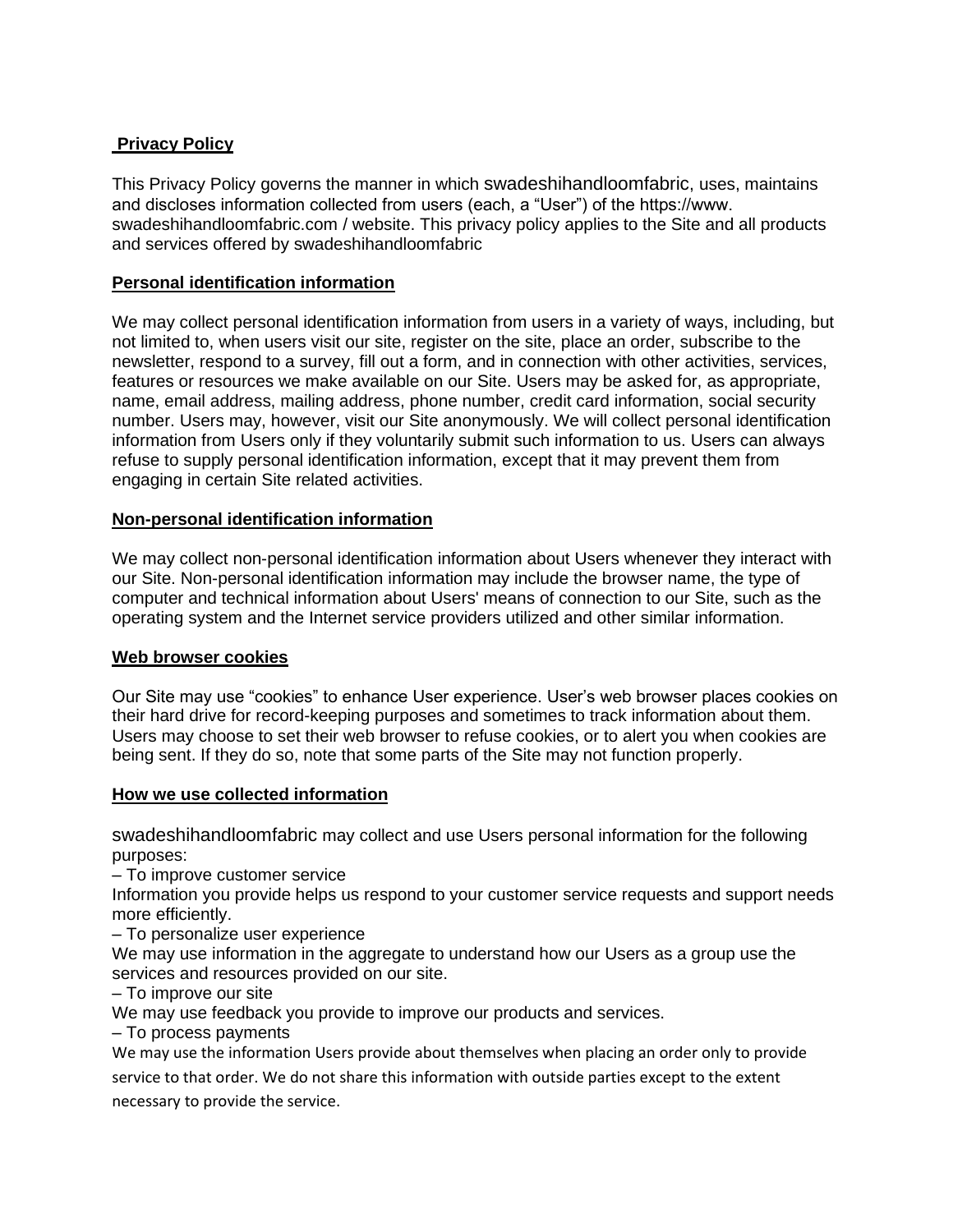– To run a promotion, contest, survey or other Site feature

To send Users information they agreed to receive about topics we think will be of interest to them.

– To send periodic emails

We may use the email address to send User information and updates pertaining to their order. It may also be used to respond to their inquiries, questions, and/or other requests. If User decides to opt-in to our mailing list, they will receive emails that may include company news, updates, related product or service information, etc. If at any time the User would like to unsubscribe from receiving future emails, we include detailed unsubscribe instructions at the bottom of each email or User may contact us via our Site.

### **How do we protect your information?**

We adopt appropriate data collection, storage and processing practices and security measures to protect against unauthorized access, alteration, disclosure or destruction of your personal information, username, password, transaction information and data stored on our Site. Sensitive and private data exchange between the Site and its users happens over a SSL secured communication channel and is encrypted and protected with digital signatures. Our Site is also in compliance with PCI vulnerability standards in order to create as secure of an environment as possible for Users.

### **Sharing your personal information**

We do not sell, trade, or rent users personal identification information to others. We may share generic aggregated demographic information not linked to any personal identification information regarding visitors and users with our business partners, trusted affiliates and advertisers for the purposes outlined above.

# **Changes to this privacy policy**

swadeshihandloomfabric has the discretion to update this privacy policy at any time. When we do, we will revise the updated date at the bottom of this page. We encourage Users to frequently check this page for any changes to stay informed about how we are helping to protect the personal information we collect. You acknowledge and agree that it is your responsibility to review this privacy policy periodically and become aware of modifications.

#### **Your acceptance of these terms**

By using this Site, you signify your acceptance of this policy and terms of service. If you do not agree to this policy, please do not use our Site. Your continued use of the Site following the posting of changes to this policy will be deemed your acceptance of those changes.

# **Contacting us**

If you have any questions about this Privacy Policy, the practices of this site, or your dealings with this site, please contact us at info@– To run a promotion, contest, survey or other Site feature

To send Users information they agreed to receive about topics we think will be of interest to them.

– To send periodic emails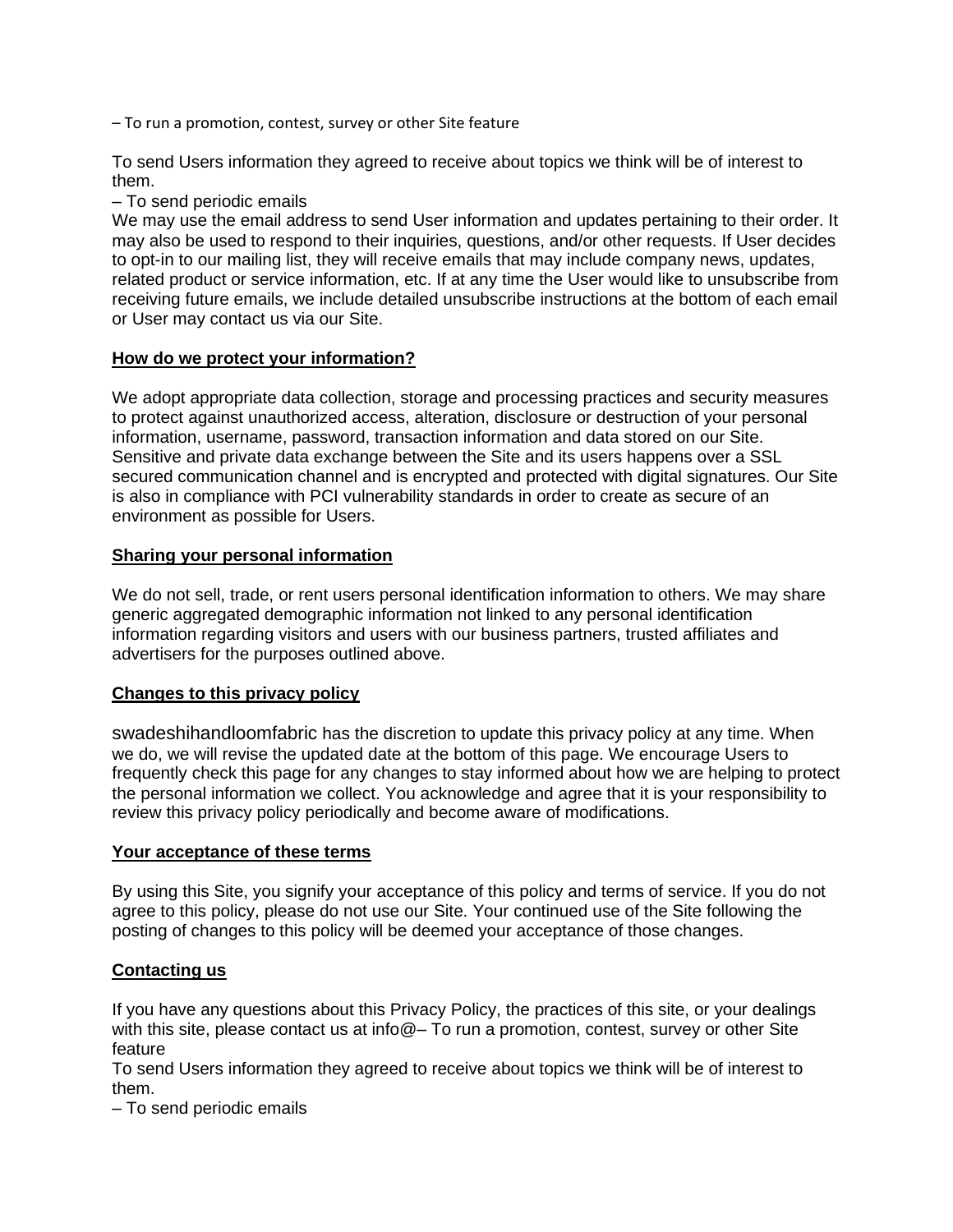We may use the email address to send User information and updates pertaining to their order. It may also be used to respond to their inquiries, questions, and/or other requests. If User decides to opt-in to our mailing list, they will receive emails that may include company news, updates, related product or service information, etc. If at any time the User would like to unsubscribe from receiving future emails, we include detailed unsubscribe instructions at the bottom of each email or User may contact us via our Site.

### **How do we protect your information?**

We adopt appropriate data collection, storage and processing practices and security measures to protect against unauthorized access, alteration, disclosure or destruction of your personal information, username, password, transaction information and data stored on our Site. Sensitive and private data exchange between the Site and its users happens over a SSL secured communication channel and is encrypted and protected with digital signatures. Our Site is also in compliance with PCI vulnerability standards in order to create as secure of an environment as possible for Users.

### **Sharing your personal information**

We do not sell, trade, or rent users personal identification information to others. We may share generic aggregated demographic information not linked to any personal identification information regarding visitors and users with our business partners, trusted affiliates and advertisers for the purposes outlined above.

### **Changes to this privacy policy**

Swadeshihandloomfabric has the discretion to update this privacy policy at any time. When we do, we will revise the updated date at the bottom of this page. We encourage Users to frequently check this page for any changes to stay informed about how we are helping to protect the personal information we collect. You acknowledge and agree that it is your responsibility to review this privacy policy periodically and become aware of modifications.

#### **Your acceptance of these terms**

By using this Site, you signify your acceptance of this policy and terms of service. If you do not agree to this policy, please do not use our Site. Your continued use of the Site following the posting of changes to this policy will be deemed your acceptance of those changes.

# **Contacting us**

If you have any questions about this Privacy Policy, the practices of this site, or your dealings with this site, please contact us at info@– To run a promotion, contest, survey or other Site feature

To send Users information they agreed to receive about topics we think will be of interest to them.

### – To send periodic emails

We may use the email address to send User information and updates pertaining to their order. It may also be used to respond to their inquiries, questions, and/or other requests. If User decides to opt-in to our mailing list, they will receive emails that may include company news, updates,